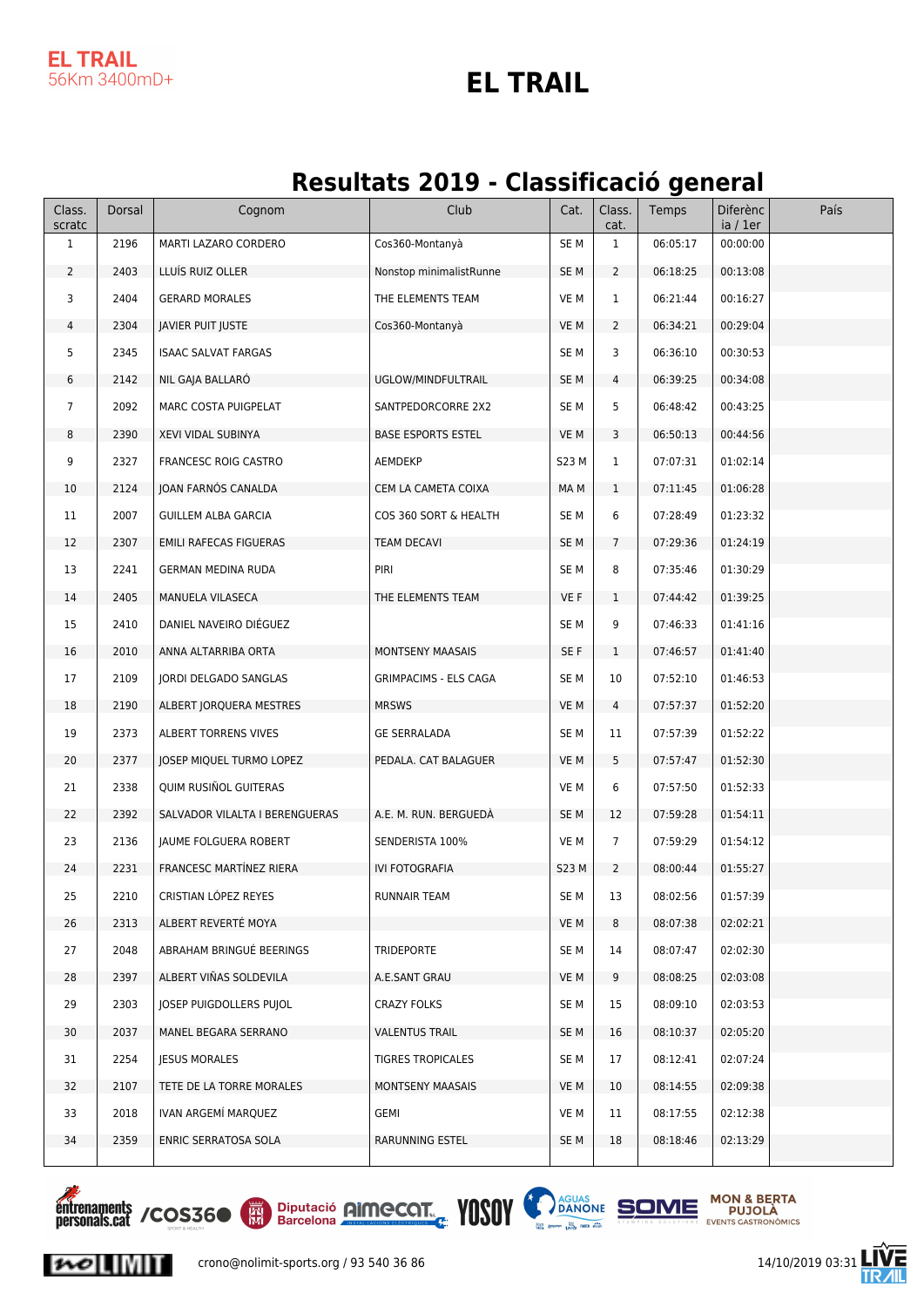| Class. |        |                                  | Club                       | Cat.            | Class.         | Temps    | <b>Diferènc</b> | País |
|--------|--------|----------------------------------|----------------------------|-----------------|----------------|----------|-----------------|------|
| scratc | Dorsal | Cognom                           |                            |                 | cat.           |          | ia / 1er        |      |
| 35     | 2171   | DANIEL GUERRERO NISTAL           | <b>BONESVALLS TRAIL</b>    | VE M            | 12             | 08:21:30 | 02:16:13        |      |
| 36     | 2105   | ANTONIO DE ARRIBA CEJUDO         | <b>INVERSETEAM TRAIL</b>   | MA M            | $\overline{2}$ | 08:23:43 | 02:18:26        |      |
| 37     | 2364   | <b>JORDI SOTO MASCARILLA</b>     |                            | SE M            | 19             | 08:24:15 | 02:18:58        |      |
| 38     | 2114   | RAFAEL DURÁN CASTAÑEDA           | <b>RUNNAIR</b>             | SE <sub>M</sub> | 20             | 08:25:18 | 02:20:01        |      |
| 39     | 2319   | JOSE MANUEL RODRÍGUEZ CANDON     |                            | SE <sub>M</sub> | 21             | 08:25:54 | 02:20:37        |      |
| 40     | 2251   | ALBERT MIR SEGALA                | <b>BISAURA XTREM TEAM</b>  | VE M            | 13             | 08:28:08 | 02:22:51        |      |
| 41     | 2339   | ALBERT SALA FARRÉ                | Club Excursionista d'Ol    | VE M            | 14             | 08:28:28 | 02:23:11        |      |
| 42     | 2188   | MARC JORDA COLL                  | <b>GEM</b>                 | VE M            | 15             | 08:29:02 | 02:23:45        |      |
| 43     | 2080   | ANNA CLAPES ESTEVE               | SENSACIONS UVEX TEAM       | VE F            | $\overline{2}$ | 08:29:37 | 02:24:20        |      |
| 44     | 2030   | JOAN BAGET PANADES               | <b>FAJAS COSULTING</b>     | VE M            | 16             | 08:31:39 | 02:26:22        |      |
| 45     | 2042   | JOSE BLANCO HERNANDEZ            | RASTREATOR                 | VE M            | 17             | 08:32:50 | 02:27:33        |      |
| 46     | 2059   | MIGUEL CANAS SONEIRA             | <b>BESTIAS PARDAS TEAM</b> | VE M            | 18             | 08:36:29 | 02:31:12        |      |
| 47     | 2119   | ALBERT ESPADAMALA FRANCOLÍ       | CAMESDEFUSTA               | SE <sub>M</sub> | 22             | 08:41:01 | 02:35:44        |      |
| 48     | 2389   | CARLES VIDAL BARRERA             | <b>FOLLETS TEAM</b>        | SE <sub>M</sub> | 23             | 08:42:01 | 02:36:44        |      |
| 49     | 2349   | <b>CARLOS SANTANDER</b>          |                            | SE <sub>M</sub> | 24             | 08:43:35 | 02:38:18        |      |
| 50     | 2091   | ALBERT COROMINAS LOPEZ           |                            | SE <sub>M</sub> | 25             | 08:44:05 | 02:38:48        |      |
| 51     | 2316   | ANDREU RIOS GOMAR                |                            | SE <sub>M</sub> | 26             | 08:44:22 | 02:39:05        |      |
| 52     | 2115   | XAVIER EDO CASTILLO              | IN EXTREMIS                | VE M            | 19             | 08:45:53 | 02:40:36        |      |
| 53     | 2108   | ARAN DE MINGO JOVANI             | TRAILRUNNINGREVIEW         | SE <sub>M</sub> | 27             | 08:46:15 | 02:40:58        |      |
| 53     | 2366   | MARC SUBIRA DOCAMPO              | TRAILRUNNINGREVIEW         | VE M            | 20             | 08:46:15 | 02:40:58        |      |
| 55     | 2089   | DAVID COMELLA MANUBENS           | CAMESDEFUSTA               | SE <sub>M</sub> | 28             | 08:47:18 | 02:42:01        |      |
| 56     | 2177   | JOSE ANTONIO HORMIGO LÓPEZ       | EXTREMADURA SPORT          | S23 M           | 3              | 08:47:40 | 02:42:23        |      |
| 56     | 2178   | FRANCISCO JOSE HORMIGO LÓPEZ     |                            | SE <sub>M</sub> | 29             | 08:47:40 | 02:42:23        |      |
| 58     | 2133   | DAVID FERRANDEZ CANYADELL        | Fanatik                    | MA M            | 3              | 08:50:56 | 02:45:39        |      |
| 59     | 2393   | BERNAT VILARASAU ALSINA          | CEESQUIROL                 | MA M            | 4              | 08:51:22 | 02:46:05        |      |
| 60     | 2185   | MANUEL IIMENEZ ROSA              | FLEXOR TRAIL TEAM          | SE <sub>M</sub> | 30             | 08:52:03 | 02:46:46        |      |
| 61     | 2072   | ISABEL CASTANY SERRALLONGA       |                            | MA F            | $\mathbf{1}$   | 08:54:19 | 02:49:02        |      |
| 62     | 2227   | CHUSKY MARTIN HUERTA             | TRAIL MONTPEDROS           | VE M            | 21             | 08:54:52 | 02:49:35        |      |
| 63     | 2023   | CARLOS ARRUFAT BARTOLOME         | <b>RUN BCN TEAM</b>        | MA M            | 5              | 08:56:19 | 02:51:02        |      |
| 64     | 2057   | SERGIO CAMPOS CASTILLO           | TRAIL MONTPEDROS           | VE M            | 22             | 08:57:02 | 02:51:45        |      |
| 65     | 2049   | JOAN BRU CASTERAS                |                            | VE M            | 23             | 08:57:40 | 02:52:23        |      |
| 66     | 2399   | CARLES XAMPRÓ CAMPS              | <b>ELS CAGA</b>            | VE M            | 24             | 08:58:26 | 02:53:09        |      |
| 67     | 2277   | OLIVER PALACIOS ARROYO           | <b>BORN TO RUN</b>         | VE M            | 25             | 08:58:29 | 02:53:12        |      |
| 68     | 2372   | JAVI TOMEY CABRERA               | SENGLARS CARDEDEU          | VE M            | 26             | 08:58:44 | 02:53:27        |      |
| 69     | 2032   | PABLO GOAR BARBOSA VIDAL         | J.A.MONTCADA               | VE M            | 27             | 08:59:13 | 02:53:56        |      |
| 70     | 2343   | CARLOS SALAZAR CALADO            |                            | VE M            | 28             | 08:59:46 | 02:54:29        |      |
| 71     | 2308   | ALBERTO RAMOS MENDOZA            | WALLAPOP ULTRA TRAIL TE    | VE M            | 29             | 08:59:56 | 02:54:39        |      |
| 72     | 2070   | <b>JORDI CASANOVAS SABARIEGO</b> | ULTRAJAM                   | VE M            | 30             | 09:07:06 | 03:01:49        |      |
|        |        |                                  |                            |                 |                |          |                 |      |



 $|{\boldsymbol{\kappa}}\circ|$   $\|$   $\|$   $\|$   $\|$   $\|$ 





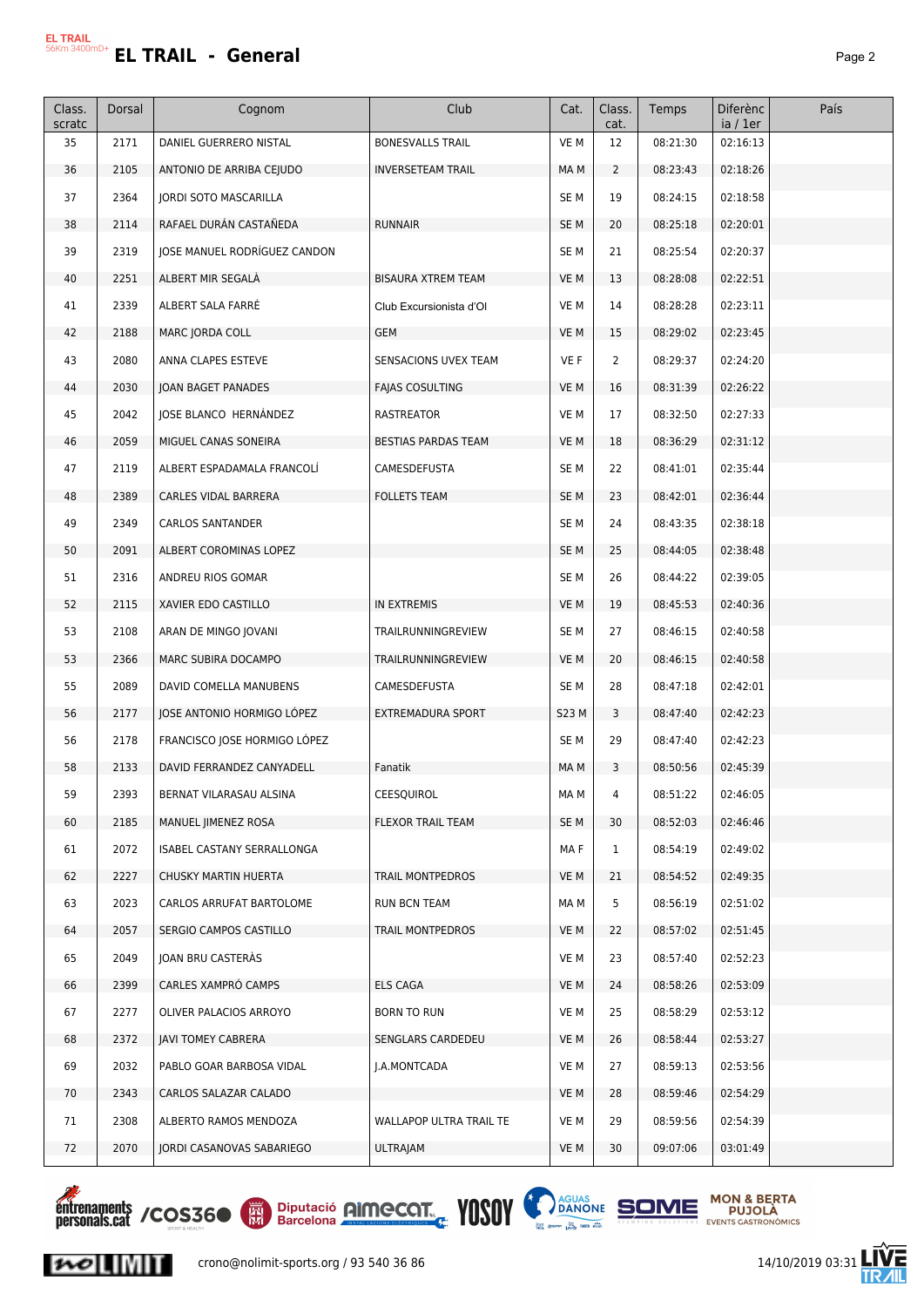| Class.<br>scratc | Dorsal | Cognom                         | Club                       | Cat.            | Class.<br>cat. | Temps    | <b>Diferènc</b><br>ia / 1er | País |
|------------------|--------|--------------------------------|----------------------------|-----------------|----------------|----------|-----------------------------|------|
| 73               | 2280   | PEDRO PALOMAR MATALLANA        |                            | VE M            | 31             | 09:09:37 | 03:04:20                    |      |
| 74               | 2286   | JAUME PENINA BASCO             |                            | VE M            | 32             | 09:09:51 | 03:04:34                    |      |
| 75               | 2120   | XAVIER FABRE HEREDIA           | <b>DIEDRE</b>              | VE M            | 33             | 09:11:42 | 03:06:25                    |      |
| 76               | 2166   | JOSEMA GONZÁLEZ GONZÁLEZ       | <b>BRASATRAIL</b>          | MA M            | 6              | 09:13:35 | 03:08:18                    |      |
| 77               | 2034   | <b>NACHO BARTOMEUS</b>         | MALTEVEO                   | SE <sub>M</sub> | 31             | 09:14:46 | 03:09:29                    |      |
| 78               | 2086   | ADRIA COLS CAMPRUBI            | AMICS DE LA CURSA          | S23 M           | 4              | 09:15:00 | 03:09:43                    |      |
| 79               | 2239   | NIS MATEU BOIXADERAS           |                            | VE M            | 34             | 09:15:09 | 03:09:52                    |      |
| 80               | 2220   | <b>GABRIEL MANZANO VILCHEZ</b> |                            | SE <sub>M</sub> | 32             | 09:15:34 | 03:10:17                    |      |
| 81               | 2129   | FRANCESC FERNANDEZ I RECIO     | GRUP EXC. CANET DE MAR     | VE M            | 35             | 09:15:41 | 03:10:24                    |      |
| 81               | 2157   | ALEX GIMENEZ MONTES            | <b>MOVIT</b>               | VE M            | 35             | 09:15:41 | 03:10:24                    |      |
| 81               | 2180   | <b>JOSEP IBARRA</b>            | <b>MOVIT</b>               | VE M            | 35             | 09:15:41 | 03:10:24                    |      |
| 81               | 2203   | RICART LOPEZ BAGES             | NATACIO GRANOLLERS         | SE <sub>M</sub> | 33             | 09:15:41 | 03:10:24                    |      |
| 85               | 2306   | DAVID PUY CARRION              |                            | VE M            | 38             | 09:18:25 | 03:13:08                    |      |
| 86               | 2258   | JOAN MORENO                    |                            | VE M            | 39             | 09:20:24 | 03:15:07                    |      |
| 87               | 2033   | FERNANDO BARCOS NAVARRO        |                            | MA M            | $\overline{7}$ | 09:21:02 | 03:15:45                    |      |
| 87               | 2266   | JESSICA MUÑOZ RODRÍG           | TRAIL MONTPEDRÓS           | SE F            | $\overline{2}$ | 09:21:02 | 03:15:45                    |      |
| 89               | 2138   | <b>JAUME FONTANET MASERO</b>   | TRAIL CER RUBI             | VE M            | 40             | 09:23:04 | 03:17:47                    |      |
| 90               | 2271   | JERONIMO NIUBO GALO            | LA CEREZAL TEAM            | VE M            | 41             | 09:23:50 | 03:18:33                    |      |
| 91               | 2137   | JOSEP FONTANE FONTANÉ I MIRET  | C.E.SENGLARS               | VE M            | 42             | 09:24:07 | 03:18:50                    |      |
| 92               | 2058   | XAVIER CAMPS BAGET             | SALUT I ALIMENTACIO        | SE <sub>M</sub> | 34             | 09:26:34 | 03:21:17                    |      |
| 93               | 2383   | JOAN-MARC VANMAELSACKE I SALA  | KOMLAND SPORT              | VE M            | 43             | 09:26:53 | 03:21:36                    |      |
| 94               | 2326   | JOSE RODRÍGUEZ TRIBALDOS       |                            | SE <sub>M</sub> | 35             | 09:27:35 | 03:22:18                    |      |
| 95               | 2238   | BLAI MASÓ ILLAMOLA             | <b>BURRIAC RUNNERS-GMA</b> | SE <sub>M</sub> | 36             | 09:28:54 | 03:23:37                    |      |
| 96               | 2362   | EDUARDO SOLA BERNAL            | <b>CORRESOLIDARIS</b>      | SE <sub>M</sub> | 37             | 09:33:03 | 03:27:46                    |      |
| 97               | 2387   | MARC VERDAGUER MONTANYA        | CLUB EXC. CALLDETENES      | VE M            | 44             | 09:35:13 | 03:29:56                    |      |
| 98               | 2402   | MANUEL LÓPEZ REQUEJO           | Trail Bonus track          | VE M            | 45             | 09:36:14 | 03:30:57                    |      |
| 99               | 2398   | JUAN ANTONIO VIÑUELA GONZALEZ  | RARUNNINGESTEL             | VE M            | 46             | 09:36:43 | 03:31:26                    |      |
| 100              | 2261   | ALEIX MORERA ROCA              | ALATAC ROCBERNAT           | SE <sub>M</sub> | 38             | 09:36:46 | 03:31:29                    |      |
| 101              | 2288   | JOSE PÉREZ GONZALEZ            | <b>TALAIXA TEAM</b>        | VE M            | 47             | 09:37:02 | 03:31:45                    |      |
| 102              | 2151   | <b>RUBEN GARI</b>              |                            | VE M            | 48             | 09:38:40 | 03:33:23                    |      |
| 103              | 2284   | JOAQUIM PARÉS SOLER            |                            | VE M            | 49             | 09:39:38 | 03:34:21                    |      |
| 104              | 2054   | MARC CALVET BAULO              | C.E.MEDITERRANI            | VE M            | 50             | 09:40:01 | 03:34:44                    |      |
| 105              | 2365   | MARC SOY CODINACH              | KUNDALINI YOGA             | VE M            | 51             | 09:41:07 | 03:35:50                    |      |
| 106              | 2324   | JUAN JOSE RODRIGUEZ MUES       | TRAIL CER                  | VE M            | 52             | 09:42:25 | 03:37:08                    |      |
| 107              | 2300   | ESTEVE PUIG BALLESTAR          | TRAIL RUUNERS LLORENÇAN    | SE <sub>M</sub> | 39             | 09:44:52 | 03:39:35                    |      |
| 108              | 2198   | CRISTIAN LERIN SOMS            | SENSACIONS UVEX TEAM       | VE M            | 53             | 09:44:53 | 03:39:36                    |      |
| 109              | 2164   | JORDI GONZALEZ BELLO           | PINGÜINS TEAM              | MA M            | 8              | 09:46:44 | 03:41:27                    |      |
| 110              | 2068   | JORDI. CASACUBERTA JIMENEZ     |                            | VE M            | 54             | 09:48:06 | 03:42:49                    |      |



 $|{\boldsymbol{\kappa}}\circ|$  .  $\|$   $\|$   $\|$   $\|$ 



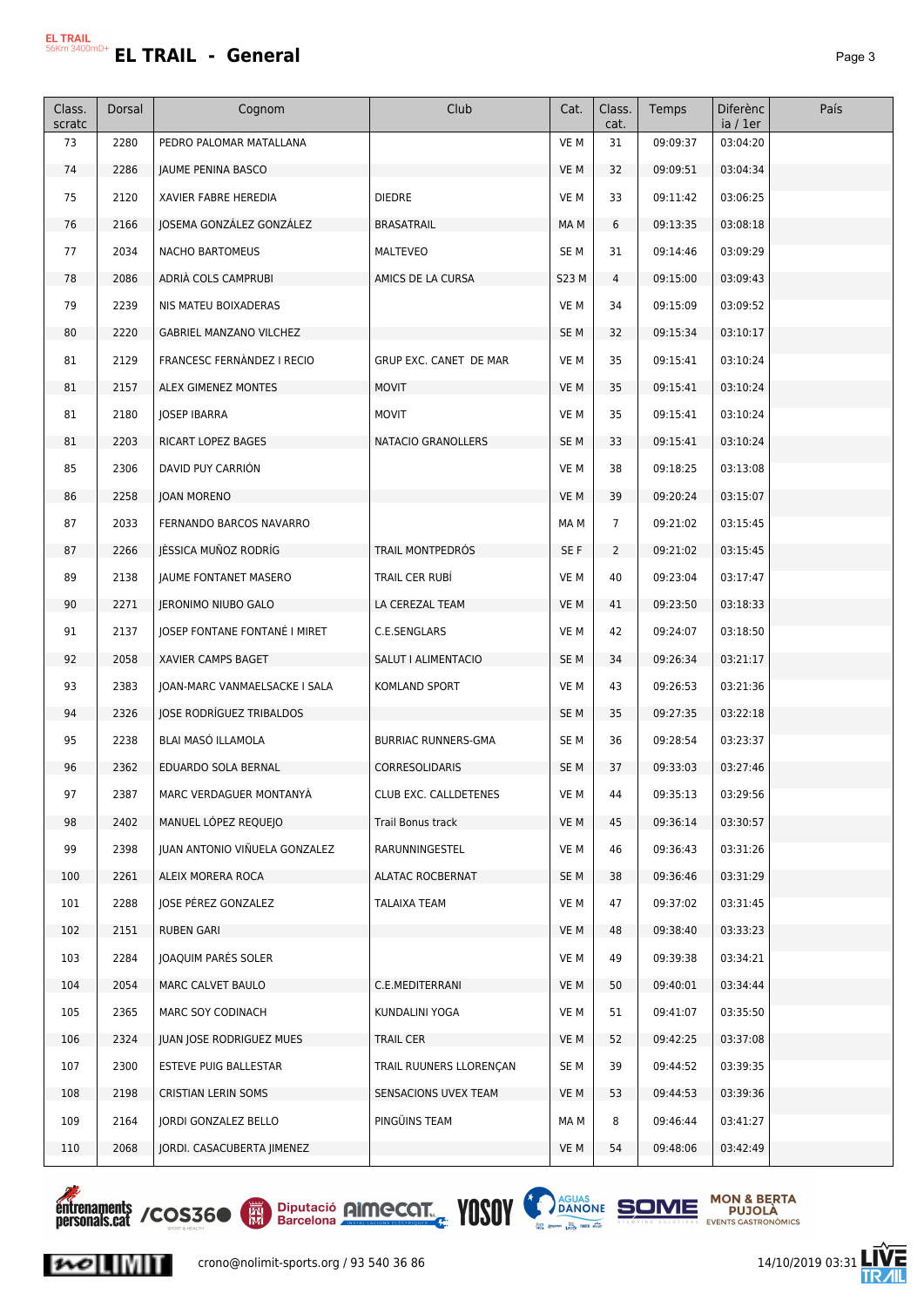# **EL TRAIL - General** *Page 4*

| Class.        | Dorsal | Cognom                             | Club                           | Cat.            | Class.     | Temps    | <b>Diferènc</b>      | País |
|---------------|--------|------------------------------------|--------------------------------|-----------------|------------|----------|----------------------|------|
| scratc<br>111 | 2267   | <b>JOSE MIGUEL NAVARRO GARCIA</b>  | <b>DESMUNTAMARGES DE NAVAS</b> | VE M            | cat.<br>55 | 09:48:22 | ia / 1er<br>03:43:05 |      |
| 112           | 2199   | TONI LLARGUES ESCLUSA              | <b>CLUB SUPER 3</b>            | SE M            | 40         | 09:48:30 | 03:43:13             |      |
| 113           | 2219   | DAVID MALTA CHAVES                 | TRAIL BONUS TRACK              | VE M            | 56         | 09:48:34 | 03:43:17             |      |
| 114           | 2069   | RITA CASALS SUBIRANA               | <b>CEXCURSIONISTA ESQUIROL</b> | VE F            | 3          | 09:50:48 | 03:45:31             |      |
| 115           | 2400   | ALFREDI ZURITA ANGULO              | LOBO SOLITARIO                 | SE M            | 41         | 09:50:52 | 03:45:35             |      |
| 116           | 2104   | ALEIX DANOT CUCH                   |                                | S23 M           | 5          | 09:52:55 | 03:47:38             |      |
| 117           | 2183   | <b>JOSE RAMON JIMENEZ GONZALEZ</b> | <b>RUNNAIR</b>                 | VE M            | 57         | 09:52:57 | 03:47:40             |      |
| 118           | 2394   | GERARD VILELLA LOPEZ               | SPORT2LIVE                     | SE M            | 42         | 09:53:08 | 03:47:51             |      |
| 119           | 2189   | FRAN JORDÀ COLOMER                 |                                | SE M            | 43         | 09:54:16 | 03:48:59             |      |
| 120           | 2191   | MANEL JULIAN TOUS                  | LES TORTUGUES                  | VE M            | 58         | 09:54:25 | 03:49:08             |      |
| 121           | 2056   | MIGUEL ANGEL CAMPOS AGUILERA       | <b>FOREVER YOUNG RUNNERS</b>   | VE M            | 59         | 09:54:42 | 03:49:25             |      |
| 122           | 2036   | <b>GREGORI BECH SABAT</b>          |                                | SE <sub>M</sub> | 44         | 09:54:49 | 03:49:32             |      |
| 123           | 2186   | JUAN JOSE JIMÉNEZ RUIZ             | ROKA NEGRA                     | SE <sub>M</sub> | 45         | 09:56:38 | 03:51:21             |      |
| 124           | 2242   | FERRAN MELERO VIGARA               | <b>FARTLEKUS</b>               | VE M            | 60         | 09:56:55 | 03:51:38             |      |
| 125           | 2031   | <b>CESC BALSELLS</b>               |                                | VE M            | 61         | 09:56:56 | 03:51:39             |      |
| 126           | 2101   | AÏDA CUSAC CARRERAS                | MADTEAM                        | SE F            | 3          | 09:57:16 | 03:51:59             |      |
| 127           | 2368   | CRISTIAN TERINGUER CANELA          | ALMACELLES PEDAL CLUB          | SE M            | 46         | 09:59:57 | 03:54:40             |      |
| 128           | 2208   | MIREIA LÓPEZ HERNÁNDEZ             |                                | SE F            | 4          | 10:01:50 | 03:56:33             |      |
| 129           | 2233   | <b>MANEL MARTORI TORRES</b>        | TRAIL CER RUBI                 | SE <sub>M</sub> | 47         | 10:06:26 | 04:01:09             |      |
| 130           | 2213   | IVAN LOU FERNANDEZ                 | TRAIL CER RUBI                 | VE M            | 62         | 10:06:27 | 04:01:10             |      |
| 131           | 2126   | SIMON FERNANDEZ CHAVES             | MARTILLO TEAM                  | VE M            | 63         | 10:06:51 | 04:01:34             |      |
| 132           | 2255   | KIKO MORALES MARTINEZ              | <b>CLAN MCTRAIL</b>            | VE M            | 64         | 10:06:52 | 04:01:35             |      |
| 133           | 2067   | DIEGO CARRETERO RODRIGUEZ          | VIKINGS BELLVIS                | VE M            | 65         | 10:08:57 | 04:03:40             |      |
| 134           | 2352   | ALVARO SEGURA CASCALLO             | <b>VICKINGS BELLVIS</b>        | VE M            | 66         | 10:08:58 | 04:03:41             |      |
| 135           | 2065   | ALEX CARMONA GORRIZ                | CORRECAMINSS                   | VE M            | 67         | 10:09:28 | 04:04:11             |      |
| 136           | 2334   | VICTOR RUBIA GARCIA                |                                | SE M            | 48         | 10:10:41 | 04:05:24             |      |
| 137           | 2215   | CRISTÓBAL M MACARRO CANO           | <b>RUNNAIR</b>                 | VE M            | 68         | 10:11:01 | 04:05:44             |      |
| 138           | 2342   | ANTONI SALAS PALLICER              | ARES ARENA TRAIL               | MA M            | 9          | 10:11:27 | 04:06:10             |      |
| 139           | 2375   | MARCEL TORT FERNÁNDEZ              | RUNNING PRAT                   | VE M            | 69         | 10:11:30 | 04:06:13             |      |
| 140           | 2250   | <b>JULIO MINGUEZ MORENO</b>        | <b>INCOMBUSTIBLES</b>          | SE M            | 49         | 10:11:51 | 04:06:34             |      |
| 141           | 2013   | <b>JONATHAN ANTONI CIERCO</b>      | <b>GIROLEX ESPAI JURÍDIC</b>   | SE <sub>M</sub> | 50         | 10:11:59 | 04:06:42             |      |
| 142           | 2165   | SALVA GONZÁLEZ GARCÍA              |                                | MA M            | 10         | 10:13:29 | 04:08:12             |      |
| 143           | 2207   | JORDI LOPEZ HERNANDEZ              | I.A. MONTCADA                  | VE M            | 70         | 10:14:23 | 04:09:06             |      |
| 144           | 2222   | JUAN ANTONIO MARQUEZ CLEMENTE      |                                | SE M            | 51         | 10:14:43 | 04:09:26             |      |
| 145           | 2381   | ALEX VALLS TRABAL                  |                                | VE M            | 71         | 10:15:00 | 04:09:43             |      |
| 146           | 2038   | LLORENÇ BELLIDO CALLADO            | FOREVER YOUNG RUNNERS          | VE M            | 72         | 10:15:51 | 04:10:34             |      |
| 147           | 2082   | MATEU CODINACH ORTIZ               |                                | S23 M           | 6          | 10:16:35 | 04:11:18             |      |
| 147           | 2083   | JOAN CODINACH VILA                 | <b>CET</b>                     | MA M            | 11         | 10:16:35 | 04:11:18             |      |



 $|{\boldsymbol{\kappa}}\circ|$   $\|$   $\|$   $\|$   $\|$   $\|$ 







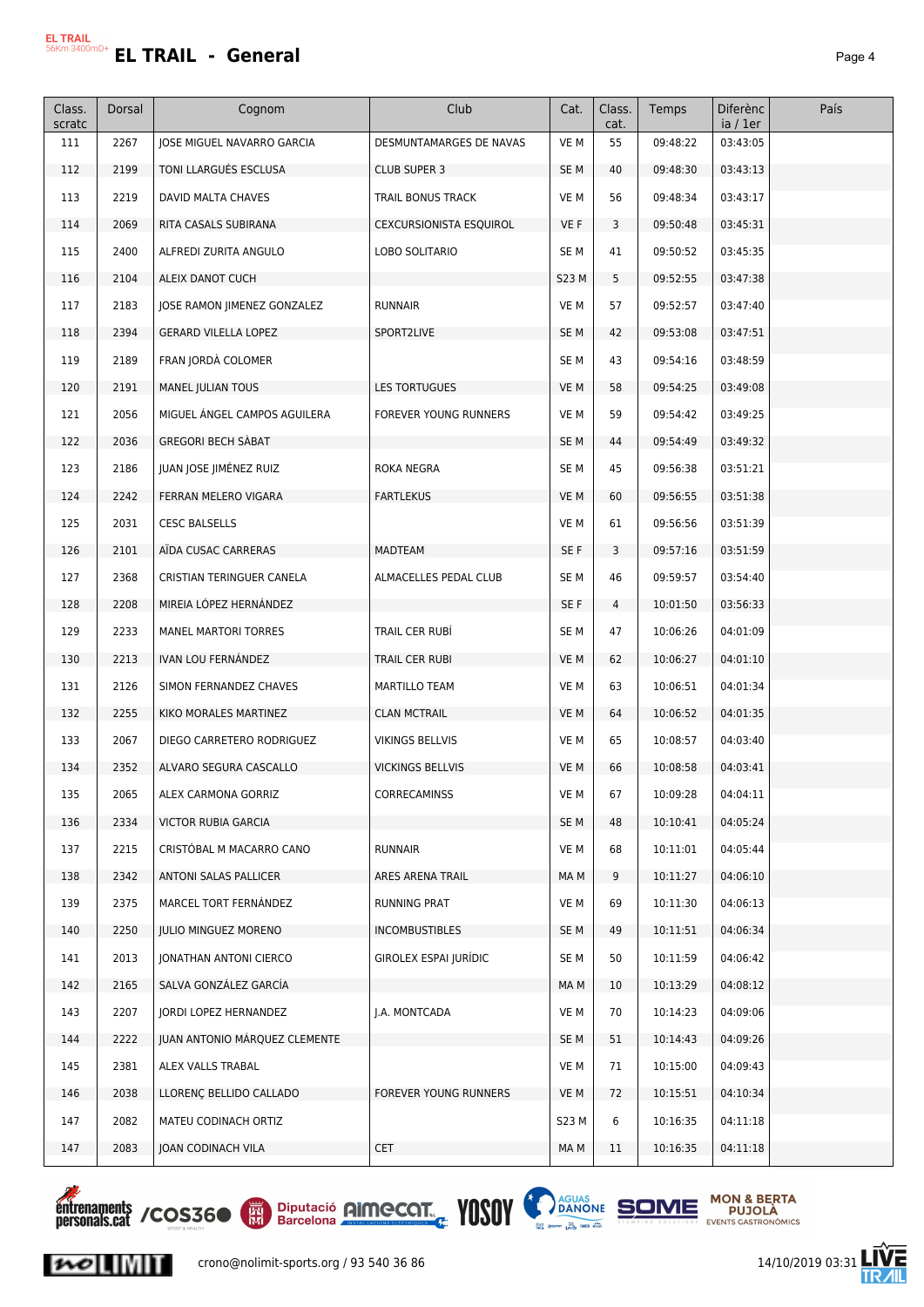| Class.<br>scratc | Dorsal | Cognom                         | Club                        | Cat.            | Class.<br>cat. | Temps    | <b>Diferènc</b><br>ia / 1er | País |
|------------------|--------|--------------------------------|-----------------------------|-----------------|----------------|----------|-----------------------------|------|
| 147              | 2194   | FELIPE LARA SALAS              | <b>FANATIK</b>              | MA M            | 11             | 10:16:35 | 04:11:18                    |      |
| 150              | 2163   | ERIC GOMEZ RODRIGUEZ           | TRAIL MONTPEDROS            | SE M            | 52             | 10:18:05 | 04:12:48                    |      |
| 151              | 2025   | ALBERT ARUMÍ CATALÀ            | <b>CET</b>                  | VE M            | 73             | 10:18:42 | 04:13:25                    |      |
| 152              | 2341   | <b>GERARD SALARICH CROSAS</b>  | <b>FISIOBISAURA</b>         | SE M            | 53             | 10:19:31 | 04:14:14                    |      |
| 153              | 2279   | JOAN PALLEJÀ ELIAS             | CLUB EXCURSIONISTA GRAC     | MA M            | 13             | 10:19:55 | 04:14:38                    |      |
| 154              | 2095   | VICTOR CUADRO URUÑUELA         | <b>GE RUNNER</b>            | VE M            | 74             | 10:20:06 | 04:14:49                    |      |
| 155              | 2263   | CESAR MUÑIZ CASAIS             | <b>GE RUNNER</b>            | VE M            | 75             | 10:20:16 | 04:14:59                    |      |
| 156              | 2156   | LAIA GILIBETS BARBENS          | CRAZY FOLKS - ACTN3         | SE F            | 5              | 10:20:22 | 04:15:05                    |      |
| 157              | 2201   | ORIOL LLEOPART ESQUERDO        | <b>CRAZY FOLKS</b>          | SE <sub>M</sub> | 54             | 10:20:23 | 04:15:06                    |      |
| 158              | 2110   | ORIOL DIAZ COLL                | CORREM PER LA TERRA         | SE <sub>M</sub> | 55             | 10:20:24 | 04:15:07                    |      |
| 159              | 2111   | MIGUEL DOMENECH FORCADELL      |                             | MA M            | 14             | 10:22:15 | 04:16:58                    |      |
| 160              | 2197   | KIKE LEIVA VOJKOVIC            |                             | VE M            | 76             | 10:22:32 | 04:17:15                    |      |
| 161              | 2223   | <b>JUAN MARQUEZ LOPEZ</b>      |                             | VE M            | 77             | 10:24:47 | 04:19:30                    |      |
| 162              | 2294   | JOSĖ RAMON PLANELLS PALAU      |                             | VE M            | 78             | 10:27:59 | 04:22:42                    |      |
| 163              | 2022   | CÉSAR ARRANZ FERNÀNDEZ         | ATLETISME PARETS            | MA M            | 15             | 10:28:09 | 04:22:52                    |      |
| 163              | 2212   | TOMÁS LÓPEZ ZORNOZA            | CLUB ATLETISMO PARETS       | VE M            | 79             | 10:28:09 | 04:22:52                    |      |
| 165              | 2012   | OSCAR AMPOSTA SANCHEZ          | JAM                         | VE M            | 80             | 10:28:53 | 04:23:36                    |      |
| 165              | 2347   | JOSE SANCHIS LOPEZ             | J.A.MONTCADA                | SE M            | 56             | 10:28:53 | 04:23:36                    |      |
| 165              | 2384   | RAMON VAZQUEZ MIRANDA          | J.A.MONTCADA                | VE M            | 80             | 10:28:53 | 04:23:36                    |      |
| 168              | 2047   | RAUL BRENES MAYO               | PIRI                        | VE M            | 82             | 10:30:09 | 04:24:52                    |      |
| 169              | 2346   | ELENA SANCHEZ GOMEZ            | RARUNNING ESTEL             | SE F            | 6              | 10:30:46 | 04:25:29                    |      |
| 170              | 2235   | ALEX MASES XIFRE               | CE LINYOLA                  | VE M            | 83             | 10:31:07 | 04:25:50                    |      |
| 171              | 2135   | JORDI FLORES BAENA             | J. A. MONTCADA              | VE M            | 84             | 10:34:20 | 04:29:03                    |      |
| 172              | 2141   | ALFONS FUENTE MARIN            | <b>FINISHER TRAIL TEAM</b>  | MA M            | 16             | 10:34:35 | 04:29:18                    |      |
| 172              | 2332   | PIER PAOLO ROSSI               | AS. ESP. ULLASTRELL         | MA M            | 16             | 10:34:35 | 04:29:18                    |      |
| 174              | 2150   | ANNA GARCIA SANCHEZ            | <b>LOST GIRLS</b>           | MA F            | $\mathbf{2}$   | 10:34:49 | 04:29:32                    |      |
| 175              | 2249   | XAVIER MILA GAYA               | <b>CEP</b>                  | VE M            | 85             | 10:35:02 | 04:29:45                    |      |
| 176              | 2204   | RAFA LOPEZ CASTRO              | CLUB IBERIA BARCELONA       | MA M            | 18             | 10:36:02 | 04:30:45                    |      |
| 177              | 2063   | CARLES CAÑÓN SANCHEZ           | ATLÉTIC SANT FELIU          | SE M            | 57             | 10:36:44 | 04:31:27                    |      |
| 178              | 2206   | JOSE CARLOS LOPEZ ESPINOSA     |                             | MA M            | 19             | 10:37:24 | 04:32:07                    |      |
| 179              | 2041   | ELOI BERROCOSO NOFUENTE        |                             | S23 M           | $\overline{7}$ | 10:40:27 | 04:35:10                    |      |
| 180              | 2014   | TONI APARICIO SANZ             | ASS EXC. MUNT. BERG.        | VE M            | 86             | 10:42:52 | 04:37:35                    |      |
| 180              | 2122   | FRANCESC XAVIER FABREGAT CASAL | HOOK SCHOOL MANLLEU         | SE M            | 58             | 10:42:52 | 04:37:35                    |      |
| 182              | 2055   | RAMON CAMARGO GARCIA           | CEM                         | SE M            | 59             | 10:42:53 | 04:37:36                    |      |
| 183              | 2276   | NÚRIA PADRISA ROVIRA           | GEMI                        | VE F            | 4              | 10:44:11 | 04:38:54                    |      |
| 184              | 2265   | OCTAVI MUÑOZ MARTIN            | BISAURA XTREMTEAM           | VE M            | 87             | 10:44:21 | 04:39:04                    |      |
| 185              | 2079   | LAURA CÉSPEDES ESTEVE          | <b>CLUB OLIMPIC FARNERS</b> | SE F            | $\overline{7}$ | 10:44:26 | 04:39:09                    |      |
| 186              | 2234   | RAMON ERNESTO MAS FUSTER       |                             | VE M            | 88             | 10:45:21 | 04:40:04                    |      |











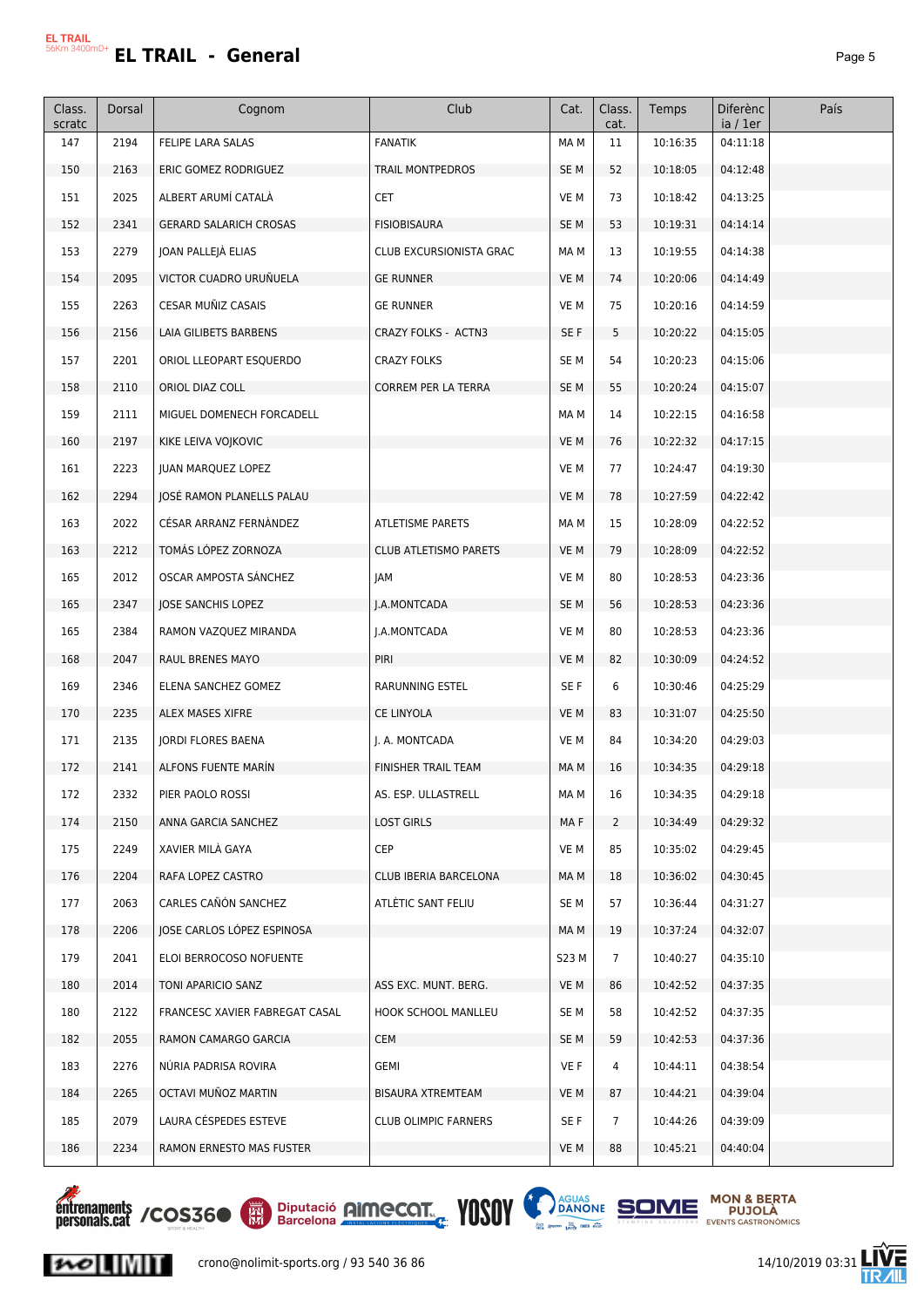| Class.<br>scratc | Dorsal | Cognom                            | Club                 | Cat.            | Class.<br>cat. | Temps    | <b>Diferènc</b><br>ia / 1er | País |
|------------------|--------|-----------------------------------|----------------------|-----------------|----------------|----------|-----------------------------|------|
| 187              | 2021   | LAIA ARQUE DIEZ                   |                      | VE F            | 5              | 10:46:06 | 04:40:49                    |      |
| 187              | 2340   | <b>ESTEVE SALA MORDILLO</b>       |                      | MA M            | 20             | 10:46:06 | 04:40:49                    |      |
| 189              | 2406   | ALBERT PLANAS GÓMEZ               |                      | VE M            | 89             | 10:47:17 | 04:42:00                    |      |
| 190              | 2050   | DANIEL BRUN RAMIREZ               |                      | VE M            | 90             | 10:47:52 | 04:42:35                    |      |
| 191              | 2009   | ENRIQUE ALMENARA CARMONA          | <b>GE RUNNER</b>     | VE M            | 91             | 10:47:55 | 04:42:38                    |      |
| 192              | 2335   | DIDAC RUIZ CASAJUANA              | <b>DUO FITNESS</b>   | VE M            | 92             | 10:50:10 | 04:44:53                    |      |
| 193              | 2281   | <b>VICTOR PALOMARES PRIETO</b>    | TRAIL MONTPEDRÓS     | VE M            | 93             | 10:50:25 | 04:45:08                    |      |
| 194              | 2350   | ALEJANDRO SAURI GONZALEZ          | <b>FARRA I ACCIO</b> | VE M            | 94             | 10:52:38 | 04:47:21                    |      |
| 195              | 2320   | EDUARD RODRÍGUEZ COMELLAS         | <b>PUTARRUNERS</b>   | SE M            | 60             | 10:52:47 | 04:47:30                    |      |
| 196              | 2053   | OSCAR CALDERÓN GONZÁLEZ           | KORREMOSPERONOMUCHO  | VE M            | 95             | 10:53:24 | 04:48:07                    |      |
| 197              | 2097   | FELIX CUENCA PÉREZ                | KORREMOSPERONOMUCHO  | VE M            | 96             | 10:53:26 | 04:48:09                    |      |
| 197              | 2289   | MIGUEL PÉREZ RUIZ                 | KORREMOSPERONOMUCHO  | VE M            | 96             | 10:53:26 | 04:48:09                    |      |
| 197              | 2328   | <b>JUAN CARLOS ROMERO NAVARRO</b> |                      | VE M            | 96             | 10:53:26 | 04:48:09                    |      |
| 200              | 2245   | DAVID MERCHAN                     | MONTESQUIU           | VE M            | 99             | 10:55:50 | 04:50:33                    |      |
| 201              | 2336   | TONI RUIZ JOVER                   | CASAB                | MA M            | 21             | 10:56:29 | 04:51:12                    |      |
| 202              | 2123   | MIQUEL FAIREN CASALS              | PEDALA.CAT BALAGUER  | VE M            | 100            | 10:59:23 | 04:54:06                    |      |
| 203              | 2001   | SERGIO ABAJAS GONZALEZ            |                      | SE M            | 61             | 10:59:51 | 04:54:34                    |      |
| 204              | 2395   | JORDI VILLAREJO ROIG              |                      | SE <sub>M</sub> | 62             | 11:02:42 | 04:57:25                    |      |
| 205              | 2356   | ANDRES SERRANO CASTILLO           | <b>RUNNAIR TEAM</b>  | VE M            | 101            | 11:03:07 | 04:57:50                    |      |
| 206              | 2236   | <b>FRANK MASES XIFRE</b>          | CE LINYOLA           | SE <sub>M</sub> | 63             | 11:03:40 | 04:58:23                    |      |
| 207              | 2076   | XAVIER CAUFAPÉ LLAVERO            | PEDALA.CAT           | VE M            | 102            | 11:03:41 | 04:58:24                    |      |
| 207              | 2225   | <b>ANTONI MARTÍ MASES</b>         | PEDALA.CAT           | VE M            | 102            | 11:03:41 | 04:58:24                    |      |
| 209              | 2321   | ALEX RODRIGUEZ FERNANDEZ          | MADTEAM              | VE M            | 104            | 11:04:10 | 04:58:53                    |      |
| 210              | 2043   | SANDRA BLASCO NANOT               |                      | VE F            | 6              | 11:04:16 | 04:58:59                    |      |
| 211              | 2200   | JAUME LLENAS                      |                      | VE M            | 105            | 11:04:17 | 04:59:00                    |      |
| 212              | 2247   | DAVID MIGUEL SUAREZ               | PERRONCEL'S TEAM     | SE M            | 64             | 11:05:01 | 04:59:44                    |      |
| 213              | 2158   | NESTOR GINER LLORENS              | PRORUNNERS BARCELONA | VE M            | 106            | 11:05:02 | 04:59:45                    |      |
| 213              | 2253   | <b>IOSEP MARIA MONTANÉ SALUD</b>  | <b>PERRONCELS</b>    | SE M            | 65             | 11:05:02 | 04:59:45                    |      |
| 215              | 2228   | DAVID MARTINEZ CABEZA             |                      | SE M            | 66             | 11:05:30 | 05:00:13                    |      |
| 216              | 2139   | FRANCESC FORNAGUERA SOLER         |                      | MA M            | 22             | 11:11:20 | 05:06:03                    |      |
| 217              | 2011   | JORDI ALTIMIRAS FREIXER           | <b>CET</b>           | VE M            | 107            | 11:11:55 | 05:06:38                    |      |
| 218              | 2090   | JAUME CORELLA VIVO                | FARRA I ACCIÓ        | VE M            | 108            | 11:12:20 | 05:07:03                    |      |
| 219              | 2226   | <b>MARC MARTÍ ROS</b>             | TBT                  | VE M            | 109            | 11:12:37 | 05:07:20                    |      |
| 220              | 2169   | JOAN GÜELL SOLA                   | <b>BRAVO TRAIL</b>   | VE M            | 110            | 11:14:24 | 05:09:07                    |      |
| 220              | 2285   | SONIA PEIX HINOJOSA               | BALSARUNNERS         | SE F            | 8              | 11:14:24 | 05:09:07                    |      |
| 220              | 2322   | ROLAND RODRIGUEZ GALDEANO         | BALSARUNNERS         | VE M            | 110            | 11:14:24 | 05:09:07                    |      |
| 223              | 2337   | DIEGO RUIZ ROSA                   | BALSARUNNERS         | SE M            | 67             | 11:14:25 | 05:09:08                    |      |
| 224              | 2181   | JOSEP A. JARAMILLO CALDERON       | CET L'ENCLUSA        | VE M            | 112            | 11:14:29 | 05:09:12                    |      |



 $|{\boldsymbol{\kappa}}\circ|$  .  $\|$   $\|$   $\|$   $\|$ 



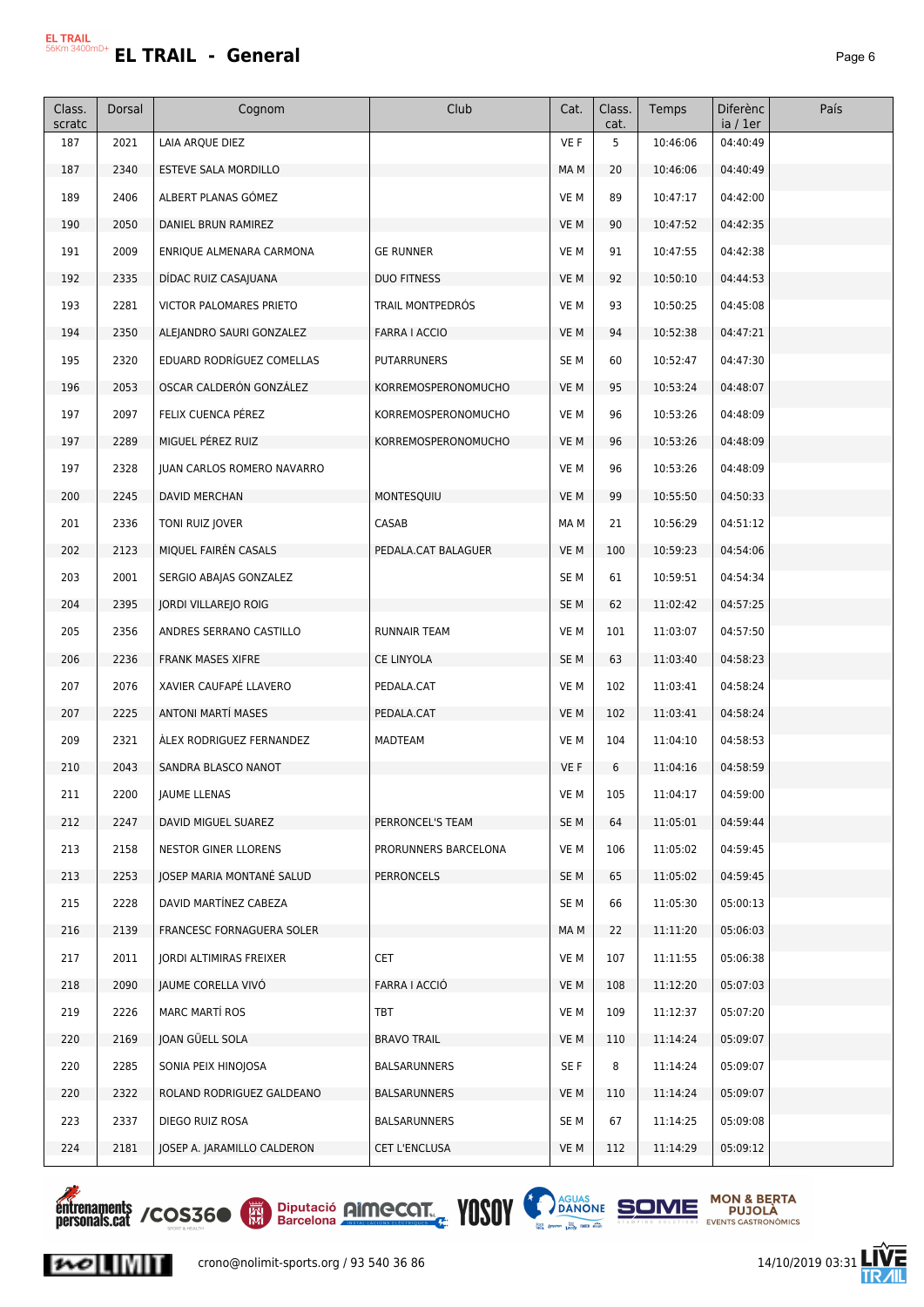| Class.<br>scratc | Dorsal | Cognom                         | Club                    | Cat.            | Class.<br>cat. | Temps    | <b>Diferènc</b><br>ia / 1er | País |
|------------------|--------|--------------------------------|-------------------------|-----------------|----------------|----------|-----------------------------|------|
| 225              | 2005   | ANTONIO AGUADO IBAÑEZ          |                         | MA M            | 23             | 11:20:07 | 05:14:50                    |      |
| 226              | 2262   | PITU MORON HERRADOR            | RUNNERS PIRAOS          | MA M            | 24             | 11:21:47 | 05:16:30                    |      |
| 227              | 2143   | SERGI GALLARDO BALAGUER        | TRAIL MONTPEDROS        | VE M            | 113            | 11:22:40 | 05:17:23                    |      |
| 228              | 2073   | CARLOS CASTRO FERNÁNDEZ        | TRAIL BONUS TRACK "TBT" | VE M            | 114            | 11:23:40 | 05:18:23                    |      |
| 229              | 2374   | ALBERT TORRENT ROMERO          | <b>FANEGAS TEAM</b>     | SE <sub>M</sub> | 68             | 11:24:06 | 05:18:49                    |      |
| 230              | 2147   | FRAN GARCIA CASTRO             | <b>FANEGAS TEAM</b>     | VE M            | 115            | 11:24:07 | 05:18:50                    |      |
| 231              | 2248   | MANEL MILA ENRIQUE             | TRIATLO.CAT             | MA M            | 25             | 11:25:00 | 05:19:43                    |      |
| 232              | 2155   | JUAN CARLOS GILETE SALADO      | <b>ESPAI TRAIL</b>      | VE M            | 116            | 11:25:01 | 05:19:44                    |      |
| 232              | 2309   | <b>FRANCISCO RAULET TORRES</b> |                         | VE M            | 116            | 11:25:01 | 05:19:44                    |      |
| 234              | 2240   | <b>ENRIC MAYA GRAU</b>         | J.A.MONTCADA            | MA M            | 26             | 11:29:45 | 05:24:28                    |      |
| 235              | 2060   | ALBERT CANO MAYOL              | <b>CC LLORET</b>        | VE M            | 118            | 11:31:04 | 05:25:47                    |      |
| 236              | 2098   | COLAU CUESTA PEREZ             |                         | SE <sub>M</sub> | 69             | 11:31:36 | 05:26:19                    |      |
| 237              | 2064   | ADAM CARBONELL VISO            | SITGESROCKTRAIL         | VE M            | 119            | 11:33:25 | 05:28:08                    |      |
| 238              | 2116   | <b>DAVID ERRA MARTIN</b>       | <b>GRIMPACIMS</b>       | VE M            | 120            | 11:34:08 | 05:28:51                    |      |
| 239              | 2388   | MARC VERGES ROURA              | MADTEAM                 | VE M            | 121            | 11:35:57 | 05:30:40                    |      |
| 240              | 2173   | CARLES HERNANDEZ ALABAU        | <b>BRD'S VILAMAJOR</b>  | VE M            | 122            | 11:38:42 | 05:33:25                    |      |
| 241              | 2202   | ORIOL LLORT                    | TRAIL CER RUBI          | VE M            | 123            | 11:38:48 | 05:33:31                    |      |
| 242              | 2367   | MARCOS TAUSTE FORTUNY          | <b>TRAIL MONTPEDROS</b> | VE M            | 124            | 11:39:36 | 05:34:19                    |      |
| 243              | 2146   | FERNANDO GARCIA BLASCO         | <b>GARRAF RUNNERS</b>   | MA M            | 27             | 11:41:57 | 05:36:40                    |      |
| 244              | 2218   | <b>JESUS MAGAN TAUSTE</b>      | <b>GARRAF RUNNERS</b>   | VE M            | 125            | 11:41:58 | 05:36:41                    |      |
| 245              | 2130   | CATUXA FERNANDEZ VIÑAS         |                         | VE F            | $\overline{7}$ | 11:44:00 | 05:38:43                    |      |
| 246              | 2061   | XAVI CANOVAS BARCELONA         | TRAIL CER RUBI          | MA M            | 28             | 11:47:01 | 05:41:44                    |      |
| 247              | 2302   | <b>JORDI PUIG FOLQUE</b>       | TRAIL CER RUBI          | SE <sub>M</sub> | 70             | 11:47:02 | 05:41:45                    |      |
| 248              | 2020   | JOAN ARMENGOL PLANS            |                         | MA M            | 29             | 11:47:13 | 05:41:56                    |      |
| 249              | 2019   | JORDI ARMENGOL                 | CENTRE EXCTA. SITGES    | MA M            | 30             | 11:50:46 | 05:45:29                    |      |
| 250              | 2344   | CARLOS SALAZAR PERIAGO         | <b>DANJON TEAM</b>      | S23 M           | 8              | 11:50:48 | 05:45:31                    |      |
| 251              | 2006   | ORIOL AGUILAR PEIRON           | <b>BUXE</b>             | SE M            | 71             | 11:51:12 | 05:45:55                    |      |
| 251              | 2205   | BALDOMERO LOPEZ CUADRADO       | <b>BUXE</b>             | MA M            | 31             | 11:51:12 | 05:45:55                    |      |
| 251              | 2209   | BALDO LÓPEZ LÓPEZ              | <b>BUXER</b>            | SE <sub>M</sub> | 71             | 11:51:12 | 05:45:55                    |      |
| 254              | 2409   | LUIS ESCAT LOPEZ               | <b>CC LLORET</b>        | VE M            | 126            | 11:51:35 | 05:46:18                    |      |
| 255              | 2244   | JAUME MERCADER GOMEZ           | RUNNING PRAT            | SE <sub>M</sub> | 73             | 11:53:01 | 05:47:44                    |      |
| 256              | 2312   | IOSÉ ANGEL REVELLES            | LA RABOSA MUNTANYA      | VE M            | 127            | 11:55:22 | 05:50:05                    |      |
| 257              | 2351   | JAVIER SEGUI AMAT              | LA RABOSA MUNTANYA      | SE <sub>M</sub> | 74             | 11:55:23 | 05:50:06                    |      |
| 258              | 2017   | LOUBNA ARBAOUI                 | C. A. LES TORTUGUES     | SE F            | 9              | 11:57:14 | 05:51:57                    |      |
| 259              | 2159   | EMI GIRALDEZ ALVARO            | C.E.ALLIBERADRENALINA   | VE F            | 8              | 11:58:12 | 05:52:55                    |      |
| 260              | 2272   | SILVIA OLIVEIRA SERRANO        | C.E.ALLIBERADRENALINA   | SE F            | 10             | 11:58:13 | 05:52:56                    |      |
| 260              | 2382   | DAVID VALLVERDU AGULLED        | C.E.ALLIBERADRENALINA   | SE <sub>M</sub> | 75             | 11:58:13 | 05:52:56                    |      |
| 262              | 2099   | KIKO CUESTA PÉREZ              |                         | SE M            | 76             | 12:00:27 | 05:55:10                    |      |

*<u>entrenaments</u>*<br>personals.cat/COS36<sup>o</sup>

 $|{\boldsymbol{\kappa}}\circ|$   $\|$   $\|$   $\|$   $\|$   $\|$ 





**MON & BERTA<br>PUJOLÀ**<br>EVENTS GASTRONÒMICS



crono@nolimit-sports.org / 93 540 36 86 14/10/2019 03:31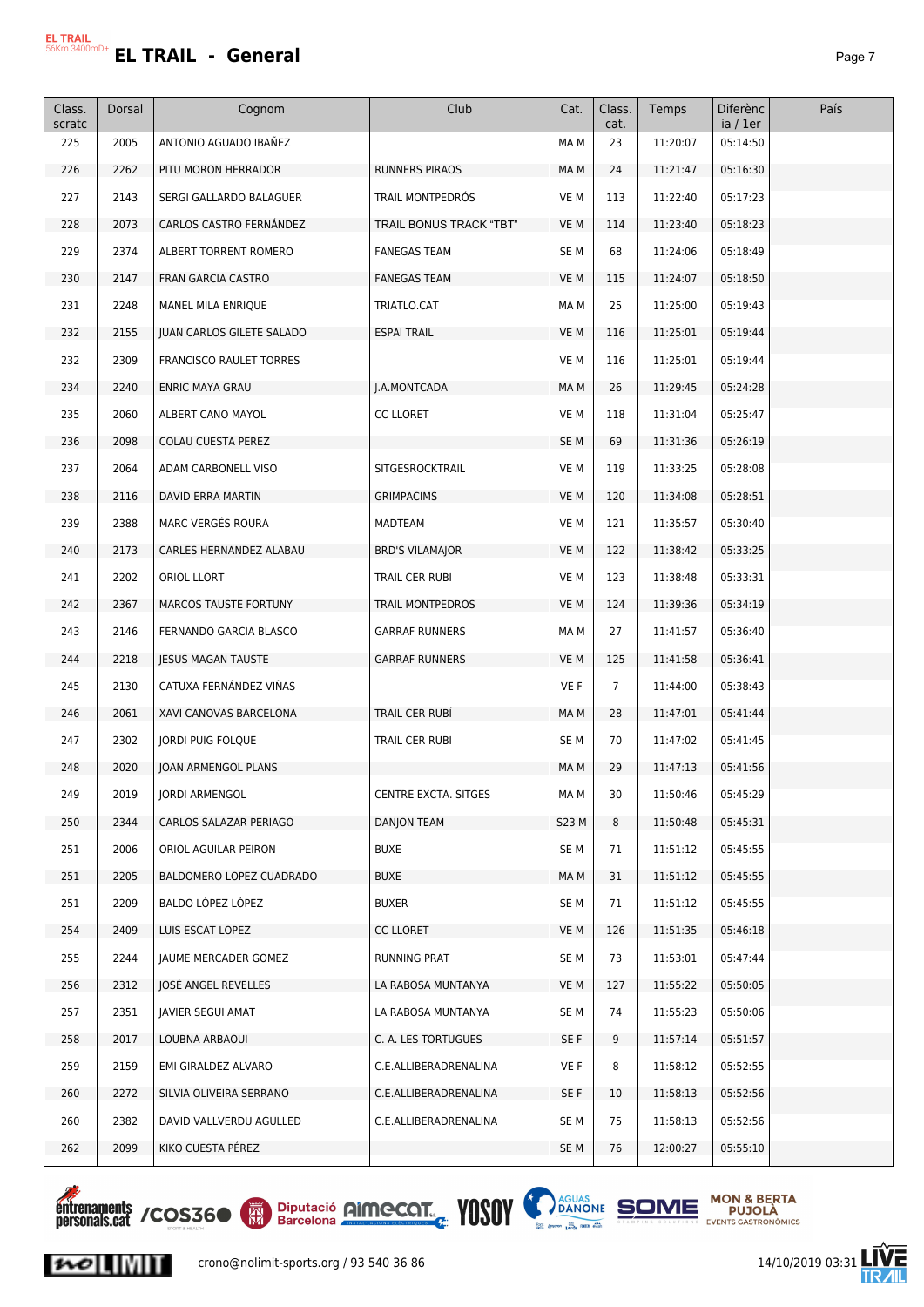| Class.<br>scratc | Dorsal | Cognom                        | Club                      | Cat.            | Class.<br>cat. | Temps    | <b>Diferènc</b><br>ia / 1er | País |
|------------------|--------|-------------------------------|---------------------------|-----------------|----------------|----------|-----------------------------|------|
| 262              | 2274   | FERMIN ORRANTIA AJENJO        | CLUB CICLISTA DE LLORET   | MA M            | 32             | 12:00:27 | 05:55:10                    |      |
| 264              | 2113   | ANDREU DOMINGO RAMIS          | <b>CLUB TRIATLÓ ATLES</b> | MA M            | 33             | 12:00:30 | 05:55:13                    |      |
| 265              | 2331   | NARDO ROS PERIS               |                           | VE M            | 128            | 12:05:07 | 05:59:50                    |      |
| 266              | 2396   | CARLOS VILLENA GARCIA         | <b>GO VEGAN</b>           | SE <sub>M</sub> | 77             | 12:05:16 | 05:59:59                    |      |
| 267              | 2358   | <b>JOSE SERRANO OTERO</b>     | J.A.MONTCADA              | MA M            | 34             | 12:05:32 | 06:00:15                    |      |
| 268              | 2077   | JUAN ANTONIO CAZORLA ZAMBRANA |                           | VE M            | 129            | 12:06:29 | 06:01:12                    |      |
| 268              | 2224   | MARI MARQUEZ PARDO            | <b>ESPORTIU RIPOLL</b>    | VE F            | 9              | 12:06:29 | 06:01:12                    |      |
| 270              | 2154   | IVAN GIL FERNANDEZ            | <b>POKOSPORT</b>          | SE <sub>M</sub> | 78             | 12:07:00 | 06:01:43                    |      |
| 271              | 2323   | CARMEN RODRIGUEZ JIMENEZ      | LA GARRIGA EXTREM         | MA F            | 3              | 12:07:36 | 06:02:19                    |      |
| 272              | 2103   | ALBERT CUTRINA RUBIO          |                           | SE <sub>M</sub> | 79             | 12:08:30 | 06:03:13                    |      |
| 273              | 2296   | JAUME PORRAS JIMENEZ          | PORRAS RUNNERS            | VE M            | 130            | 12:11:05 | 06:05:48                    |      |
| 274              | 2297   | TONI PORRAS JIMÉNEZ           | PORRAS RUNNERS            | SE M            | 80             | 12:11:06 | 06:05:49                    |      |
| 275              | 2295   | JOSE PORRAS JIMENEZ           | PORRAS RUNNERS            | SE M            | 81             | 12:11:09 | 06:05:52                    |      |
| 276              | 2278   | MARC PALAU SOLER              |                           | SE <sub>M</sub> | 82             | 12:13:14 | 06:07:57                    |      |
| 277              | 2232   | ANTONIO MARTINEZ SANCHEZ      | <b>GARRAF RUNNERS</b>     | SE M            | 83             | 12:15:46 | 06:10:29                    |      |
| 278              | 2003   | JUAN CARLOS ABELEDO SÁNCHEZ   | L'HEXPLORER               | VE M            | 131            | 12:21:14 | 06:15:57                    |      |
| 279              | 2002   | PLACI ABELEDO SANCHEZ         | L'HEXPLORER               | MA M            | 35             | 12:21:16 | 06:15:59                    |      |
| 280              | 2290   | KIKO PERIS FOLGADO            | RIALP MATXICOTS           | VE M            | 132            | 12:22:52 | 06:17:35                    |      |
| 281              | 2128   | RAMON FERNÁNDEZ GRANADOS      | ROCA TEAM                 | VE M            | 133            | 12:24:37 | 06:19:20                    |      |
| 282              | 2075   | ALBERT CATLLA ROVIRA          | TRIATLO.CAT               | VE M            | 134            | 12:24:40 | 06:19:23                    |      |
| 283              | 2310   | JOSEP M. RECASENS RIEMBAU     | CENTRE EXCURS. BANYOLES   | MA M            | 36             | 12:25:48 | 06:20:31                    |      |
| 284              | 2029   | JOAN S BACH CODINA            | Sucarra Trail             | MA M            | 37             | 12:30:32 | 06:25:15                    |      |
| 284              | 2094   | <b>ISABEL COVATS BERNAL</b>   | Sucarra Trail             | MA F            | 4              | 12:30:32 | 06:25:15                    |      |
| 286              | 2195   | <b>JORDI LATORRE SAUMOY</b>   |                           | VE M            | 135            | 12:31:18 | 06:26:01                    |      |
| 286              | 2354   | EUGENI SERRA VIVES            | <b>INTEMPERIE</b>         | MA M            | 38             | 12:31:18 | 06:26:01                    |      |
| 288              | 2182   | IGNASI JARAUTA BRAGULAT       | CAMPI QUI PUGUI           | MA M            | 39             | 12:31:19 | 06:26:02                    |      |
| 289              | 2004   | GERARD AGELL SERRAMITJANA     | AMEZTI MENDI ELKARTEA     | VE M            | 136            | 12:31:29 | 06:26:12                    |      |
| 290              | 2298   | LLUÍS PRAT SOPEÑA             | ATLETIC SANT FELIU        | VE M            | 137            | 12:31:30 | 06:26:13                    |      |
| 291              | 2140   | RAMON BERENGUER FORNÓS PÉREZ  | TRAIL MONTPEDRÓS          | SE M            | 84             | 12:34:42 | 06:29:25                    |      |
| 292              | 2361   | MARC SOLA ARXE                |                           | S23 M           | 9              | 12:35:05 | 06:29:48                    |      |
| 293              | 2211   | PERE LOPEZ SORIANO            | BISAURA XTREAM TEAM       | VE M            | 138            | 12:35:18 | 06:30:01                    |      |
| 294              | 2125   | CARLES FARRE JOSÉ             | C.AT.RUNNING              | MA M            | 40             | 12:56:40 | 06:51:23                    |      |
| 295              | 2252   | VICTOR MOLINA SANDEZ          |                           | VE M            | 139            | 12:56:49 | 06:51:32                    |      |
| 296              | 2148   | CRISTOBAL GARCIA GOMEZ        | C.E.ALLIBERADRENALINA     | VE M            | 140            | 12:56:52 | 06:51:35                    |      |
| 297              | 2330   | ALFREDO JAVIER ROS AROCA      | FLYTRAILTEAM              | VE M            | 141            | 12:58:53 | 06:53:36                    |      |
| 298              | 2134   | JORDI FÍGULS GÓMEZ            | <b>FANG I SUOR</b>        | MA M            | 41             | 12:58:56 | 06:53:39                    |      |
| 299              | 2380   | XAVIER VALLS SANTOS           |                           | MA M            | 42             | 12:58:58 | 06:53:41                    |      |
| 300              | 2282   | MARC PARDO NIETO              |                           | SE <sub>M</sub> | 85             | 13:08:23 | 07:03:06                    |      |



 $\sim$   $\sim$ 





Ē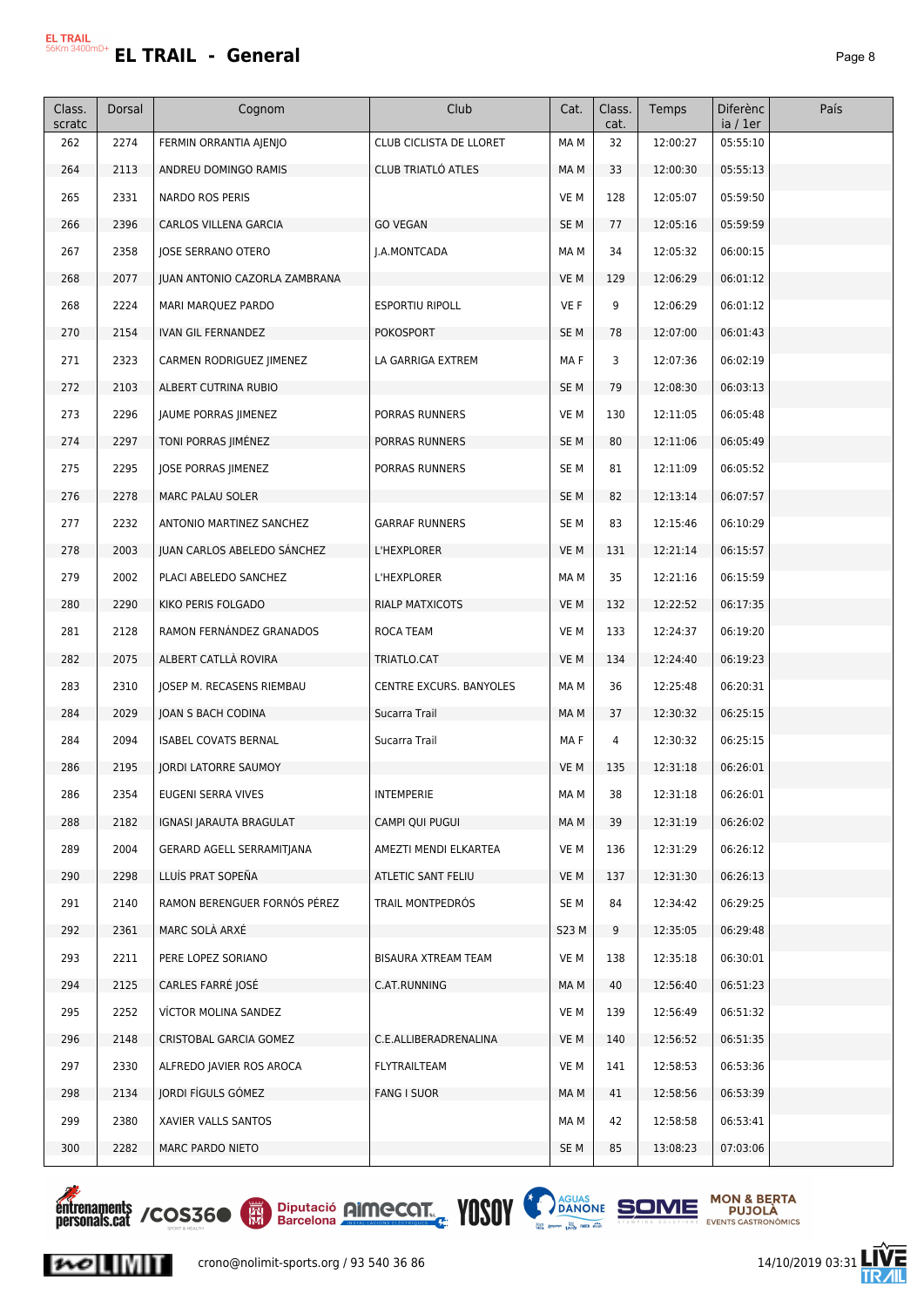| Class.<br>scratc | Dorsal | Cognom                       | Club                        | Cat.            | Class.<br>cat.              | Temps      | Diferènc<br>ia / 1er | País |
|------------------|--------|------------------------------|-----------------------------|-----------------|-----------------------------|------------|----------------------|------|
| 301              | 2370   | LOURDES TERRICABRAS JUTGLAR  | <b>VIA FORA</b>             | VE F            | 10                          | 13:14:48   | 07:09:31             |      |
| 302              | 2044   | SILVIA BLASCO VIU            | TRAIL MONTPEDROS            | VE F            | 11                          | 13:14:50   | 07:09:33             |      |
| 303              | 2325   | ISMAEL RODRIGUEZ SANCHEZ     | CLUB ALPI BAIX LLOBREGA     | SE <sub>M</sub> | 86                          | 13:15:36   | 07:10:19             |      |
| 304              | 2216   | <b>JUAN MANUEL MACIAS</b>    |                             | VE M            | 142                         | 13:43:26   | 07:38:09             |      |
| 305              | 2283   | PACO PAREJA GARCIA           | A.E. Sant Grau              | VE M            | 143                         | 13:43:27   | 07:38:10             |      |
| <b>DNF</b>       | 2333   | ROVIRA FERRER MARIA          | <b>GRUP EXC. MALGRATENC</b> | SE F            | $\overline{\phantom{a}}$    | OOT        |                      |      |
| <b>DNF</b>       | 2229   | MARTÍNEZ CAPABLO XAVIER      | <b>TITO'S TEAM</b>          | SE <sub>M</sub> |                             | <b>OOT</b> |                      |      |
| <b>DNF</b>       | 2221   | <b>MARÍ TORRES MARC</b>      | <b>IBIZA TRAIL</b>          | VE M            | ÷.                          | <b>OOT</b> |                      |      |
| <b>DNF</b>       | 2246   | MESTRES PEREZ MONICA         | C.E.ALLIBERADRENALINA       | SE F            |                             | <b>OOT</b> |                      |      |
| <b>DNF</b>       | 2174   | HERRERA FIGUEROA ALVARO      |                             | MA M            | $\overline{\phantom{a}}$    | <b>OOT</b> |                      |      |
| <b>DNF</b>       | 2270   | NIETO LAZARO JUAN CARLOS     |                             | VE M            | $\sim$                      | OOT        |                      |      |
| <b>DNF</b>       | 2214   | LUQUE VILLARRASO OSCAR       | TRAIL MONTPEDRÓS            | VE M            | $\overline{\phantom{a}}$    | <b>DNF</b> |                      |      |
| <b>DNF</b>       | 2087   | COLS VAZQUEZ ALBERT          | <b>PUTARRUNERS</b>          | SE <sub>M</sub> |                             | <b>DNF</b> |                      |      |
| <b>DNF</b>       | 2259   | MORENO CARRERA JOSEP         | <b>ESPORTIU TORELLO</b>     | MA M            | $\sim$                      | <b>DNF</b> |                      |      |
| <b>DNF</b>       | 2315   | RIBA HERNANDEZ QUERALT       | Cos360-Montanyà             | SE F            |                             | <b>DNF</b> |                      |      |
| <b>DNF</b>       | 2317   | RIOS ORTEGA ROCÍO            | RUNNAIR/ARALETRAILRUNNI     | SE F            | $\blacksquare$              | <b>DNF</b> |                      |      |
| <b>DNF</b>       | 2088   | <b>COMAS ROMA NEUS</b>       | CORRECAMINS                 | VE F            | ÷                           | <b>DNF</b> |                      |      |
| <b>DNF</b>       | 2378   | ULLOA ESPINOSA PACO          | TRAIL CER RUBI              | VE M            | $\sim$                      | <b>DNF</b> |                      |      |
| <b>DNF</b>       | 2311   | REGALADO IVAN                | <b>TIGRES TROPICALES</b>    | VE M            |                             | <b>DNF</b> |                      |      |
| <b>DNF</b>       | 2329   | <b>ROMEU CARLES</b>          |                             | VE M            | $\mathcal{L}_{\mathcal{A}}$ | <b>DNF</b> |                      |      |
| <b>DNF</b>       | 2379   | VALERI SALA SALVADOR         | CAMI DELS IBERS TRAIL R     | MA M            |                             | <b>DNF</b> |                      |      |
| <b>DNF</b>       | 2078   | CENTENERA GARÇON JOSEP MARIA | CLUB TRAIL RUNNING GIRO     | SE <sub>M</sub> | $\blacksquare$              | <b>DNF</b> |                      |      |
| <b>DNF</b>       | 2264   | MUÑOZ MÁRQUEZ JORDI          | <b>CET</b>                  | SE <sub>M</sub> |                             | <b>DNF</b> |                      |      |
| <b>DNF</b>       | 2230   | MARTINEZ PEDROCHE CESAR      | ESPARREGUERA                | VE M            |                             | <b>DNF</b> |                      |      |
| <b>DNF</b>       | 2102   | CUSÓ CUQUERELLA CARLA        | MADTEAM                     | SE F            |                             | <b>DNF</b> |                      |      |
| <b>DNF</b>       | 2112   | DOMENECH RIDOLA JOAN         | CORREM PER LA TERRA         | SE <sub>M</sub> |                             | <b>DNF</b> |                      |      |
| <b>DNF</b>       | 2184   | JIMÉNEZ RODÁ IVAN            |                             | VE M            |                             | <b>DNF</b> |                      |      |
| <b>DNF</b>       | 2026   | AUTONELL CASALS BERNAT       |                             | SE <sub>M</sub> | $\overline{\phantom{a}}$    | <b>DNF</b> |                      |      |
| <b>DNF</b>       | 2305   | PUJOL LLOVET POL             | DANJON TEAM CDL             | S23 M           |                             | <b>DNF</b> |                      |      |
| <b>DNF</b>       | 2100   | <b>CURRIUS MARTOS XAVIER</b> | <b>ESPORTIU RIPOLL</b>      | SE M            | $\blacksquare$              | <b>DNF</b> |                      |      |
| <b>DNF</b>       | 2292   | PILA MORETO ALEJANDRO        |                             | SE <sub>M</sub> |                             | <b>DNF</b> |                      |      |
| <b>DNF</b>       | 2040   | BERNI BLÁZQUEZ JORDI         |                             | SE <sub>M</sub> | $\sim$                      | <b>DNF</b> |                      |      |
| <b>DNF</b>       | 2118   | ESCUDÉ PARRA EDUARD          |                             | SE <sub>M</sub> |                             | <b>DNF</b> |                      |      |
| <b>DNF</b>       | 2081   | CLAPES MARTINEZ JUAN ANTONIO | <b>IBIZA TRAIL</b>          | VE M            | $\blacksquare$              | <b>DNF</b> |                      |      |
| <b>DNF</b>       | 2132   | FERRAN POLO SERGI            |                             | SE <sub>M</sub> |                             | <b>DNF</b> |                      |      |
| <b>DNF</b>       | 2371   | TOMAS MUR MIQUEL             |                             | VE M            | $\overline{\phantom{a}}$    | <b>DNF</b> |                      |      |
| <b>DNF</b>       | 2008   | ALBERCH JORDÀ ROGER          | TITO'S TEAM                 | SE <sub>M</sub> |                             | <b>DNF</b> |                      |      |
| <b>DNF</b>       | 2237   | MASNOU RUBIO MARC            |                             | SE M            | $\overline{\phantom{a}}$    | <b>DNF</b> |                      |      |



 $|{\boldsymbol{\kappa}}\circ|$   $\|$   $\|$   $\|$   $\|$   $\|$